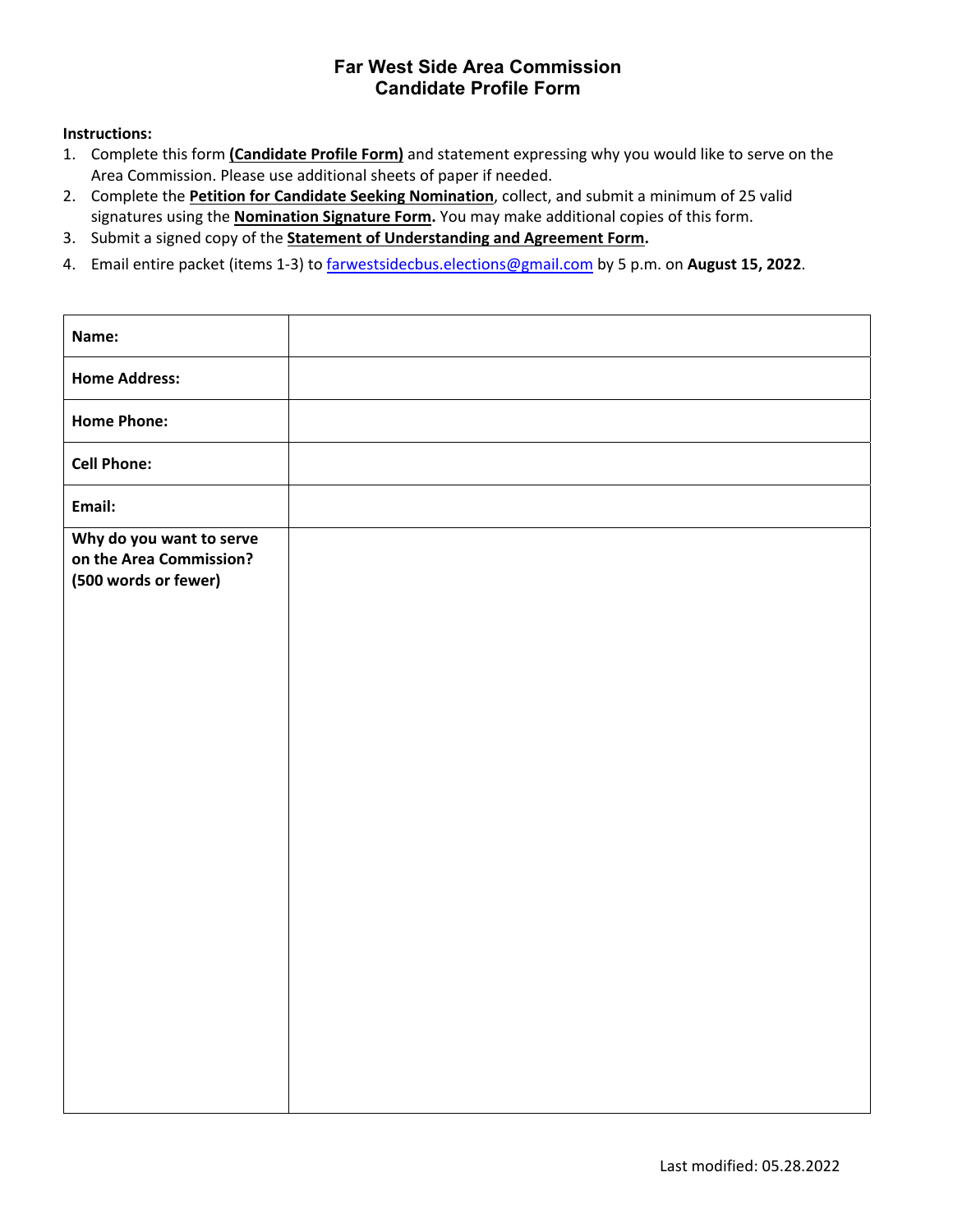## **Petition for Candidate Seeking Nomination to the Far West Side Area Commission**

(To be filed with the FWSAC Elections and Appointments Committee)

WE, THE UNDERSIGNED QUALIFIED ELECTORS OF THE FAR WEST SIDE AREA, CITY OF COLUMBUS, COUNTY OF FRANKLIN, AND THE STATE OF OHIO, HEREBY PRESENT FOR A PLACE UPON THE BALLOT:

(Candidate Name)

AN ELECTOR OF SAID AREA, WHOSE RESIDENCE IS:

(Candidate Address)

(Candidate Contact Information Email)

(Candidate Phone Number)

AS A CANDIDATE SEEKING NOMINATION FOR THE OFFICE OF COMMISSIONER FOR THE FAR WEST SIDE AREA COMMISSION, TO BE VOTED FOR AT THE ELECTION NEXT HEREAFTER TO BE HELD.

EACH SIGNER HERETO, HEREBY PLEDGES TO SUPPORT AND VOTE FOR THE CANDIDATE WHOSE NAME IS HEREIN PRESENTED FOR A PLACE UPON THE BALLOT, AND STATES THAT HE/SHE/THEY HAS/HAVE SUBSCRIBED TO NO MORE THAN ONE NOMINATION FOR EACH OF THE PLACES TO BE FILLED.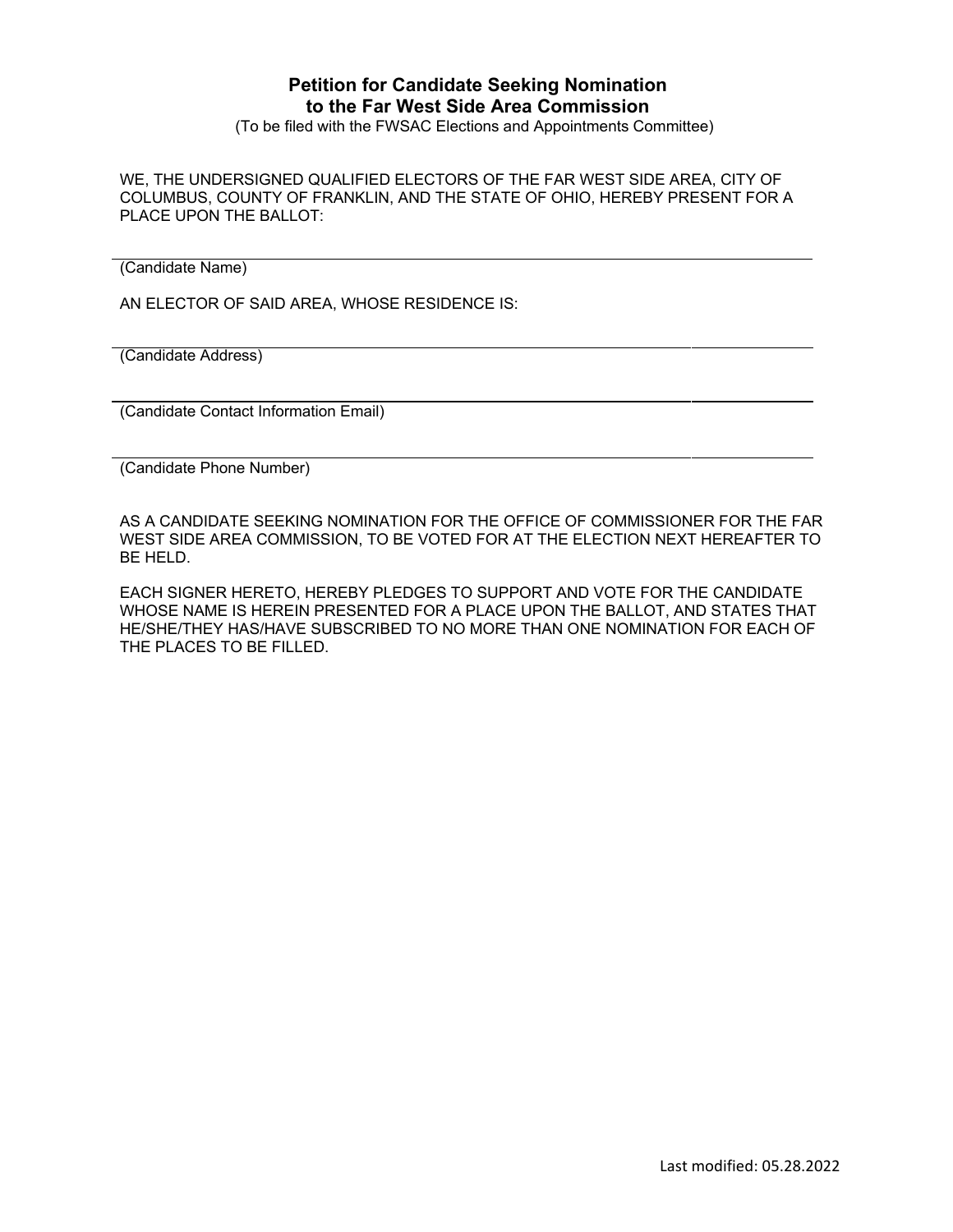## **Far West Side Area Commission Nomination Signature Form**

#### **Instructions:**

- 5. Please use ink.
- 6. Valid Signees must live within the Far West Side Area Commission Boundaries.
- 7. Signees are **not** required to be registered to vote.
- 8. Signees must be 18 years of age or older.
- 9. Applicants must return a minimum of **25** valid signatures by **August 15, 2022** in order to be placed on the **August** Far West Side Area Commission election ballot.

|     | <b>Name</b> | Signature | <b>Home Address</b> | Date |
|-----|-------------|-----------|---------------------|------|
| 1.  |             |           |                     |      |
| 2.  |             |           |                     |      |
| 3.  |             |           |                     |      |
| 4.  |             |           |                     |      |
| 5.  |             |           |                     |      |
| 6.  |             |           |                     |      |
| 7.  |             |           |                     |      |
| 8.  |             |           |                     |      |
| 9.  |             |           |                     |      |
| 10. |             |           |                     |      |
| 11. |             |           |                     |      |
| 12. |             |           |                     |      |
| 13. |             |           |                     |      |
| 14. |             |           |                     |      |
| 15. |             |           |                     |      |
| 16. |             |           |                     |      |
| 17. |             |           |                     |      |
| 18. |             |           |                     |      |
| 19. |             |           |                     |      |
| 20. |             |           |                     |      |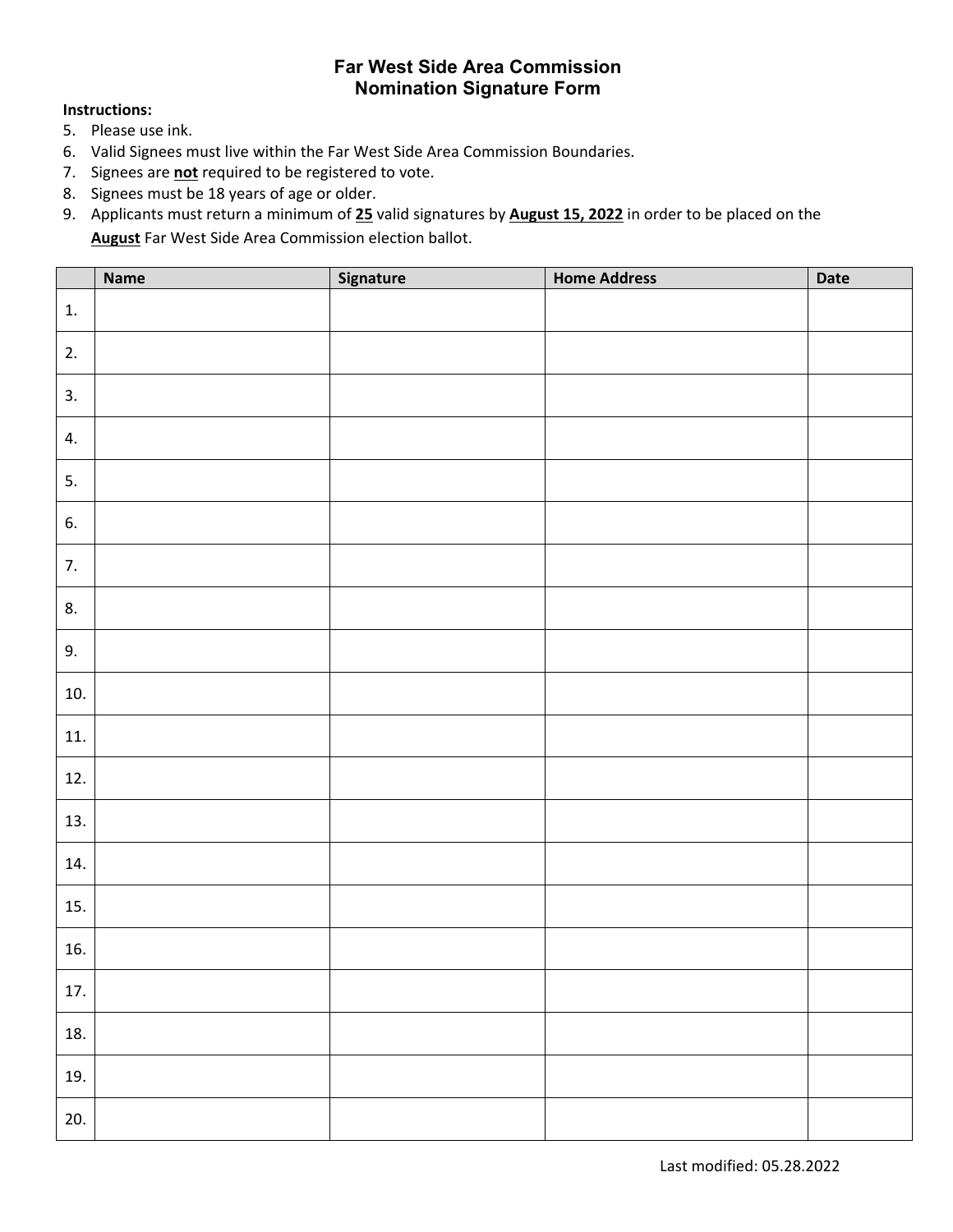# **Far West Side Area Commission Nomination Signature Form**

|     | <b>Name</b> | Signature | <b>Home Address</b> | Date |
|-----|-------------|-----------|---------------------|------|
| 21. |             |           |                     |      |
| 22. |             |           |                     |      |
| 23. |             |           |                     |      |
| 24. |             |           |                     |      |
| 25. |             |           |                     |      |
| 26. |             |           |                     |      |
| 27. |             |           |                     |      |
| 28. |             |           |                     |      |
| 29. |             |           |                     |      |
| 30. |             |           |                     |      |
| 31. |             |           |                     |      |
| 32. |             |           |                     |      |
| 33. |             |           |                     |      |
| 34. |             |           |                     |      |
| 35. |             |           |                     |      |
| 36. |             |           |                     |      |
| 37. |             |           |                     |      |
| 38. |             |           |                     |      |
| 39. |             |           |                     |      |
| 40. |             |           |                     |      |